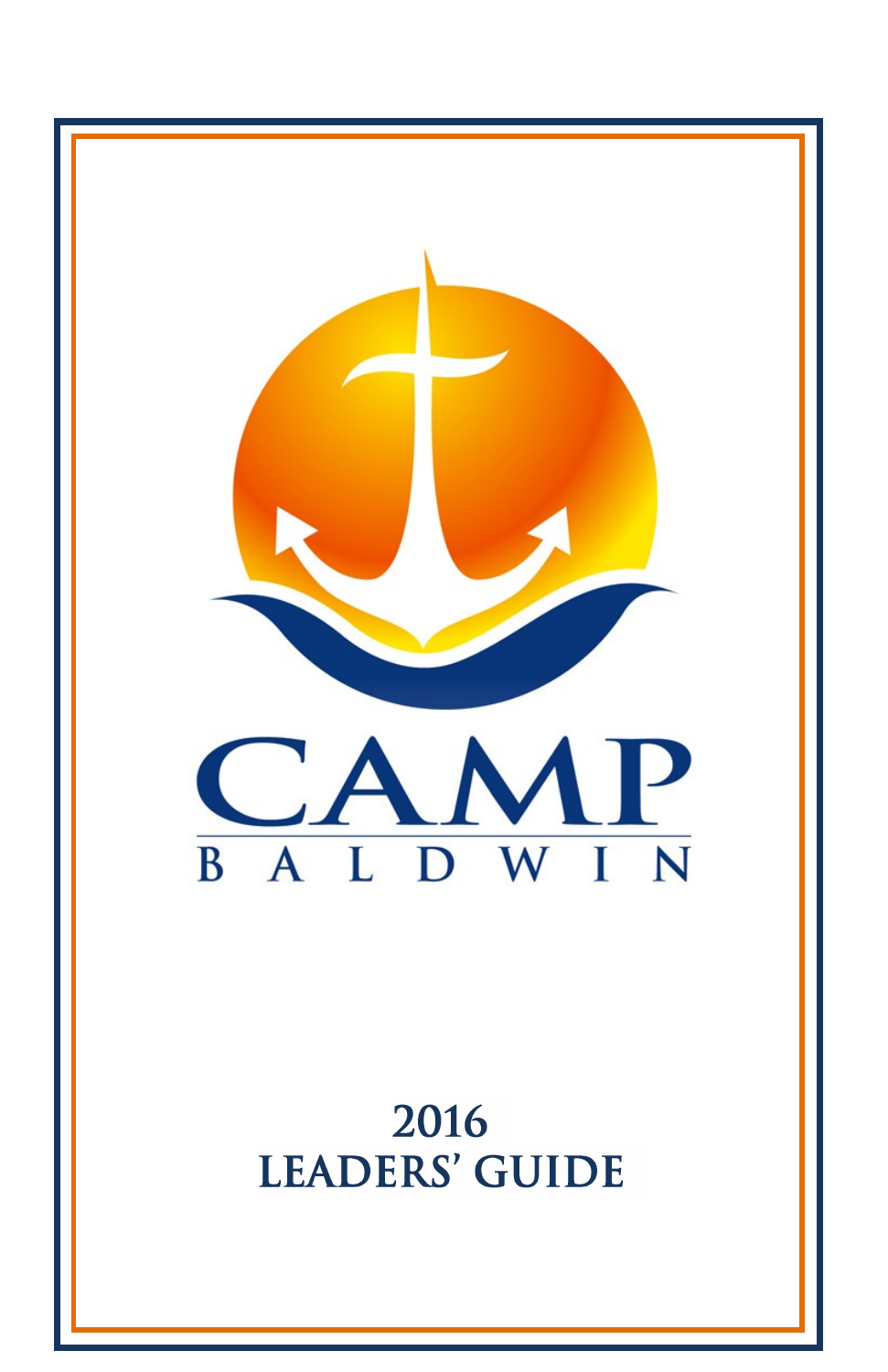

*A Ministry of the Baldwin Baptist Association*

**8749 Baptist Camp Road, Elberta, Alabama 36530** Phone: 251-987-5100 Fax: 251-987-5959 WEBSITE: **www.campbaldwin.org**

# STATEMENT OF FAITH

- 1. We believe fully that the Holy Bible was written by men divinely inspired and is the only written record of God's revelation of Himself to man.
- 2. We believe the teachings of the Bible are relevant to today's society and to traditional family values.
- 3. We believe salvation is a gift of God through faith in His only begotten Son, Jesus Christ.



# STATEMENT OF PURPOSE

Camp Baldwin, as a ministry of Baldwin Baptist Association, is a facility that exists for the purpose of providing a place where the churches, associations, and agencies of the Southern Baptist Convention can empower kingdom growth by doing evangelism and discipleship in the name of Jesus Christ.

The goal of Camp Baldwin is to provide an environment in its facilities and activities that encourages development in spiritual, intellectual, emotional, social, and physical areas.

Camp Baldwin does permit other Christian denominational groups, and nonprofit groups whose purpose and objectives are compatible with those of Camp Baldwin to use the facilities, as space is available.

In keeping with the purpose of Camp Baldwin, the Camp Director has the authority to schedule or refuse use of the facilities. Any group using the facilities must agree to abide with rules and regulations, safety procedures, and the Statements of Faith and Purpose.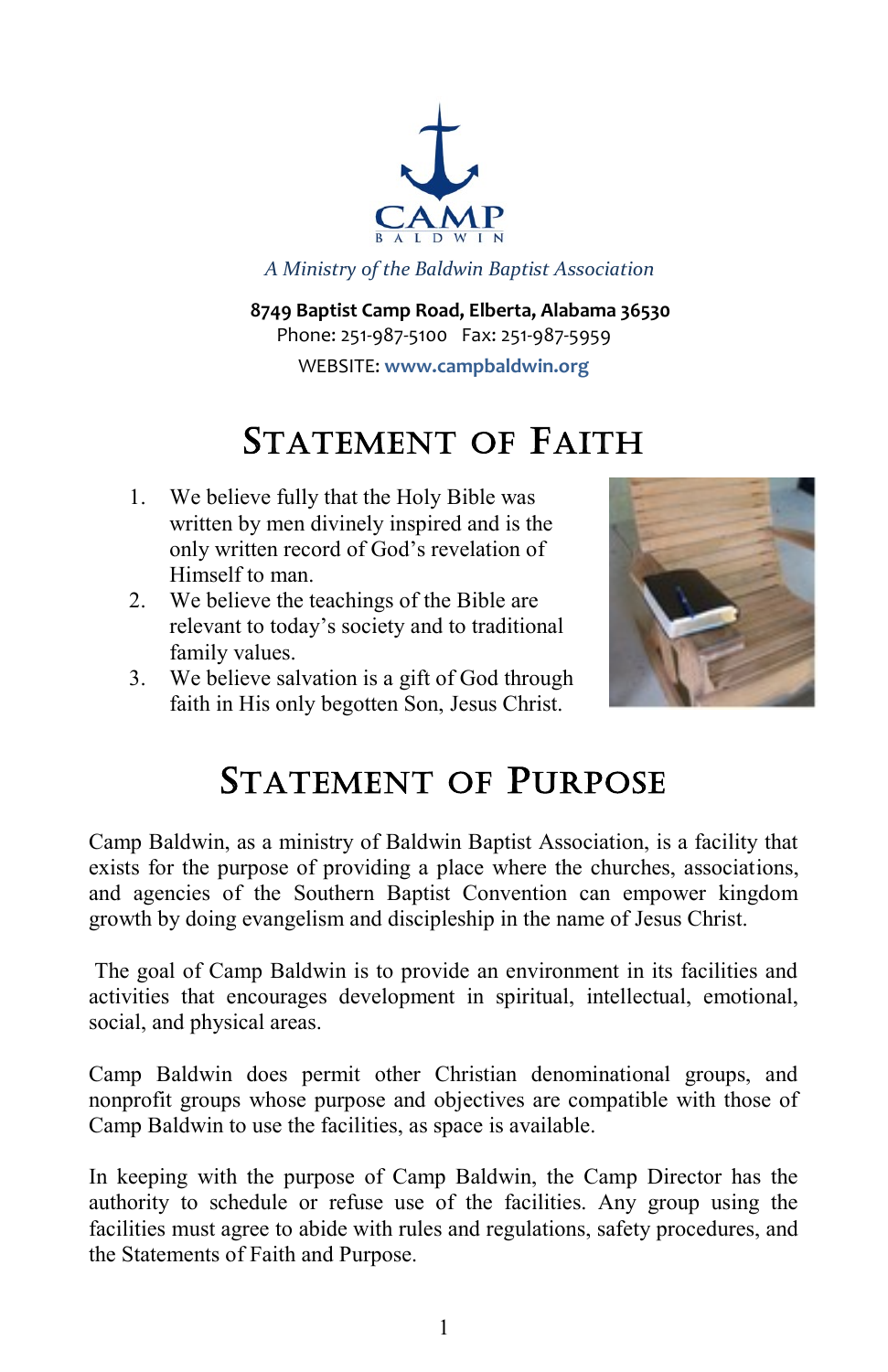# CAMP BALDWIN AT A GLANCE (EFFECTIVE DATE 1/1/2016)

**Please read this Leader's Guide thoroughly and understand that the group leader is responsible for all guests under his or her supervision. The group leader (as per your contract) agrees to follow all policies listed in the "Leader's Guide" and in the "Guest Information Sheet".**

### CAMP BALDWIN CAMPUS

| <b>CAMP RATE GUIDELINES</b>             |
|-----------------------------------------|
|                                         |
|                                         |
| <b>GUEST POLICIES</b>                   |
|                                         |
|                                         |
|                                         |
| <b>EMERGENCY INFORMATION</b>            |
| INSURANCE AND ACCIDENTS         PAGE 10 |
|                                         |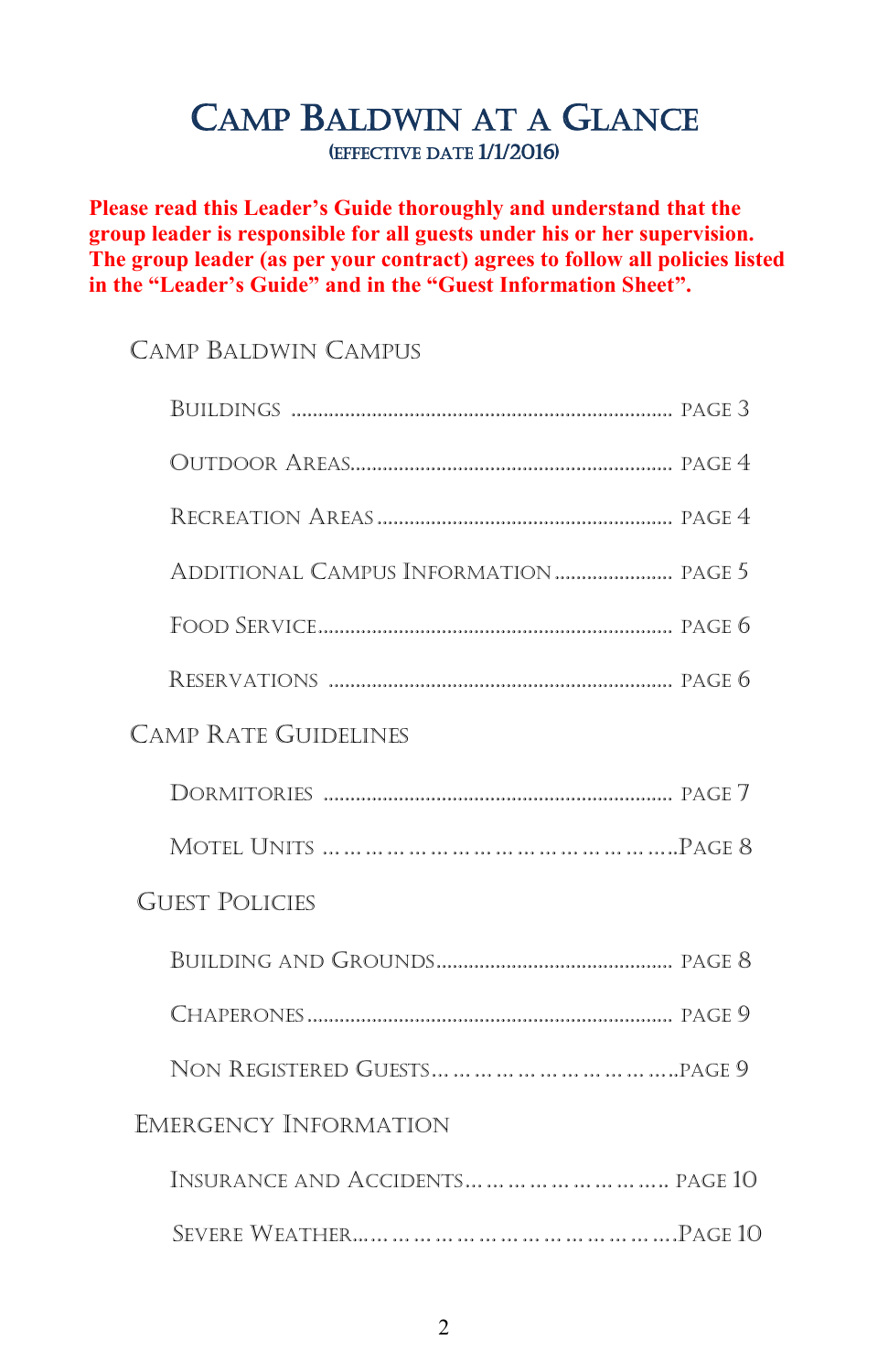# CAMP BALDWIN CAMPUS

66 acres on beautiful Wolf Bay just off the Gulf of Mexico

Within a 15 mile radius of the camp –

Beaches, outlet mall, golf courses, Waterville & other recreation

Tours of the camp facilities are welcomed. Please call 251-987-5100 to set-up a day & time.

All buildings are temperature controlled.

| <b>Pine Lodge</b>                                          | Capacity 64                                                                                     |  |  |
|------------------------------------------------------------|-------------------------------------------------------------------------------------------------|--|--|
|                                                            | 4 units with 16 beds $\&$ a bathroom in each unit                                               |  |  |
|                                                            | Large conference room $(27 \times 43')$ with kitchen area                                       |  |  |
|                                                            | Screened porch & separate lodging for speaker                                                   |  |  |
| <b>Bayview Lodge</b>                                       | Capacity 82                                                                                     |  |  |
|                                                            | 7 units with 10 beds and; 1 unit with 12 beds<br>(each unit has its own bathroom)               |  |  |
|                                                            | 1 adjoining conference room (38' x 36')                                                         |  |  |
|                                                            | Bayview has 1 <sup>st</sup> option to use Chapel for Worship                                    |  |  |
| Oak Lodge                                                  | Capacity 80                                                                                     |  |  |
|                                                            | 8 units with 10 beds & a bathroom in each unit                                                  |  |  |
| Large conference room $(36 \times 49)$ with kitchen area   |                                                                                                 |  |  |
| Small conference room $(29' \times 27')$ with kitchen area |                                                                                                 |  |  |
| <b>Magnolia Lodge</b>                                      | 33 units                                                                                        |  |  |
|                                                            | Summer months only - total max capacity is 200                                                  |  |  |
|                                                            | 25 units with 8 bunk beds $\&$ a bathroom – capacity of 200                                     |  |  |
|                                                            | 6-8 motel units (2 handicap accessible units)                                                   |  |  |
|                                                            | All months except summer – total max capacity is 129                                            |  |  |
|                                                            | 30 motel units with 2 extra long full-size beds $\&$ a bathroom                                 |  |  |
|                                                            | 3 handicap accessible motel units - 1 extra long<br>full-size bed, 1 single bed $&$ a bathroom. |  |  |
|                                                            | Conference Rooms: Front Conference Room $-51'$ x 52'                                            |  |  |
|                                                            | Middle Conference Room - 18.8' x 53' $or$                                                       |  |  |
|                                                            | divided into 2 rooms $(18.8' \times 20' \& 18.8' \times 33')$                                   |  |  |
|                                                            | Back Conference Room - 40' x 66'                                                                |  |  |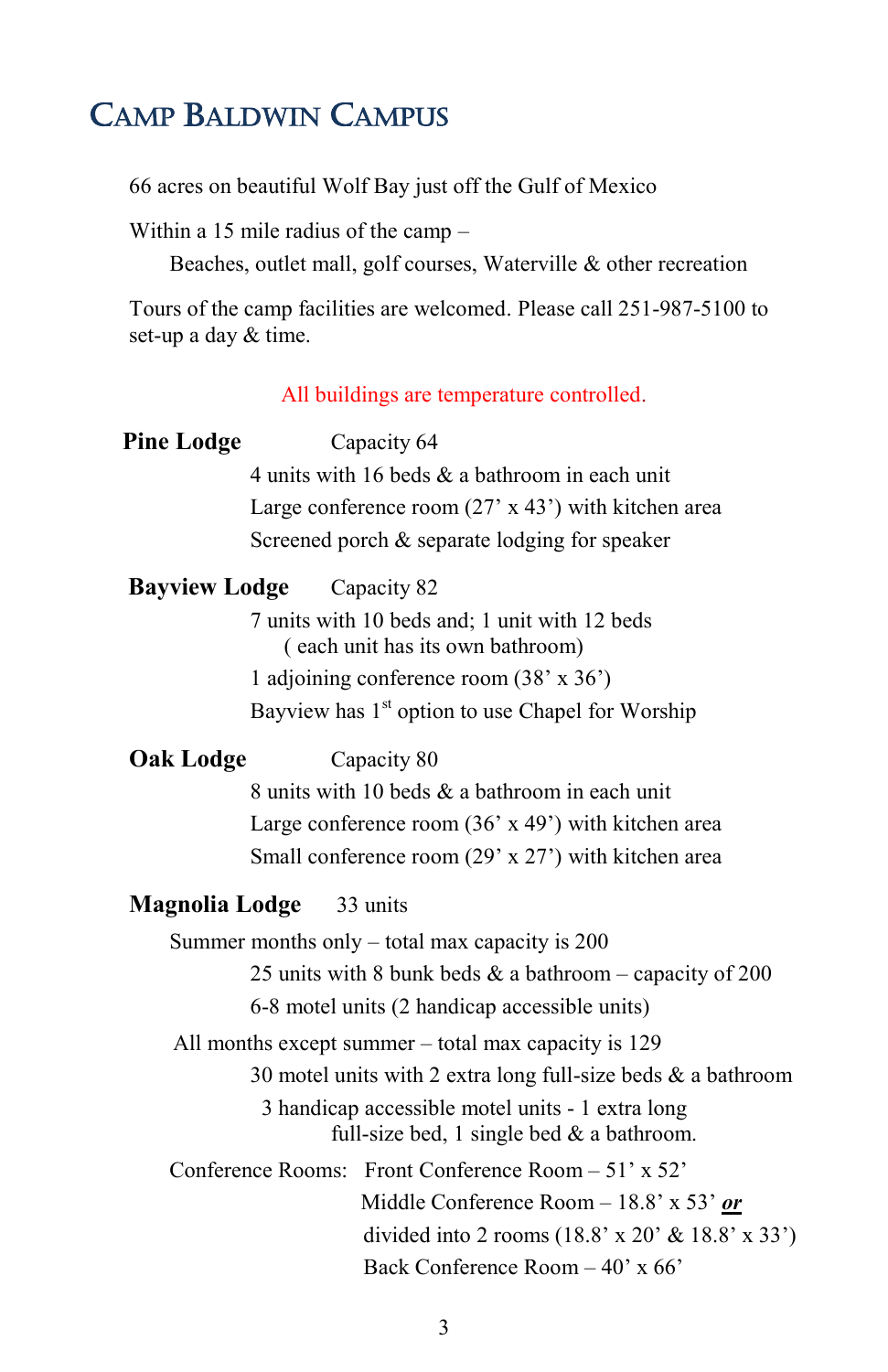#### **Cypress Lodge** 12 units

Summer months only – total capacity is 92 11 rooms with 8 bunk beds and a bathroom- capacity of 88 1 motel room with 2 queen beds

All months except summer – total capacity is 48 12 motel units – 2 queen beds and a bathroom Large Conference Room (44' x 60')

#### **Hickory Hall**

 **Dining Hall -** Entrance on east end of porch Hickory Hall Dining Room Hallway – **Coffee Station Complimentary Coffee for Adults Only**

 **Gym** - Open gym, available for all groups 4 small conference rooms upstairs in Gym, (approximately 400 sq. ft. each)

**Camp Office -** Hickory Hall Foyer

### **Harbor Light Souvenir & Snack Shop** - Hickory Hall Porch

 **Chapel -** seating capacity of 260 (75' x 45') equipped with a stage and podium.

### OUTDOOR AREAS

#### **Gazebo**

Shaded seating area for group devotions or for individual relaxation, mediation, or bay watching **Pavilions** (Bayside and Lakeside) Shaded areas for devotions, crafts, play or just fellowship **Prayer Garden**

Peaceful area by the bay for small group or individuals

### RECREATION AREAS

| Gym | Indoor full court gym - Year round |                    |  |
|-----|------------------------------------|--------------------|--|
|     | basketball                         | volleyball,        |  |
|     | foosball                           | other indoor games |  |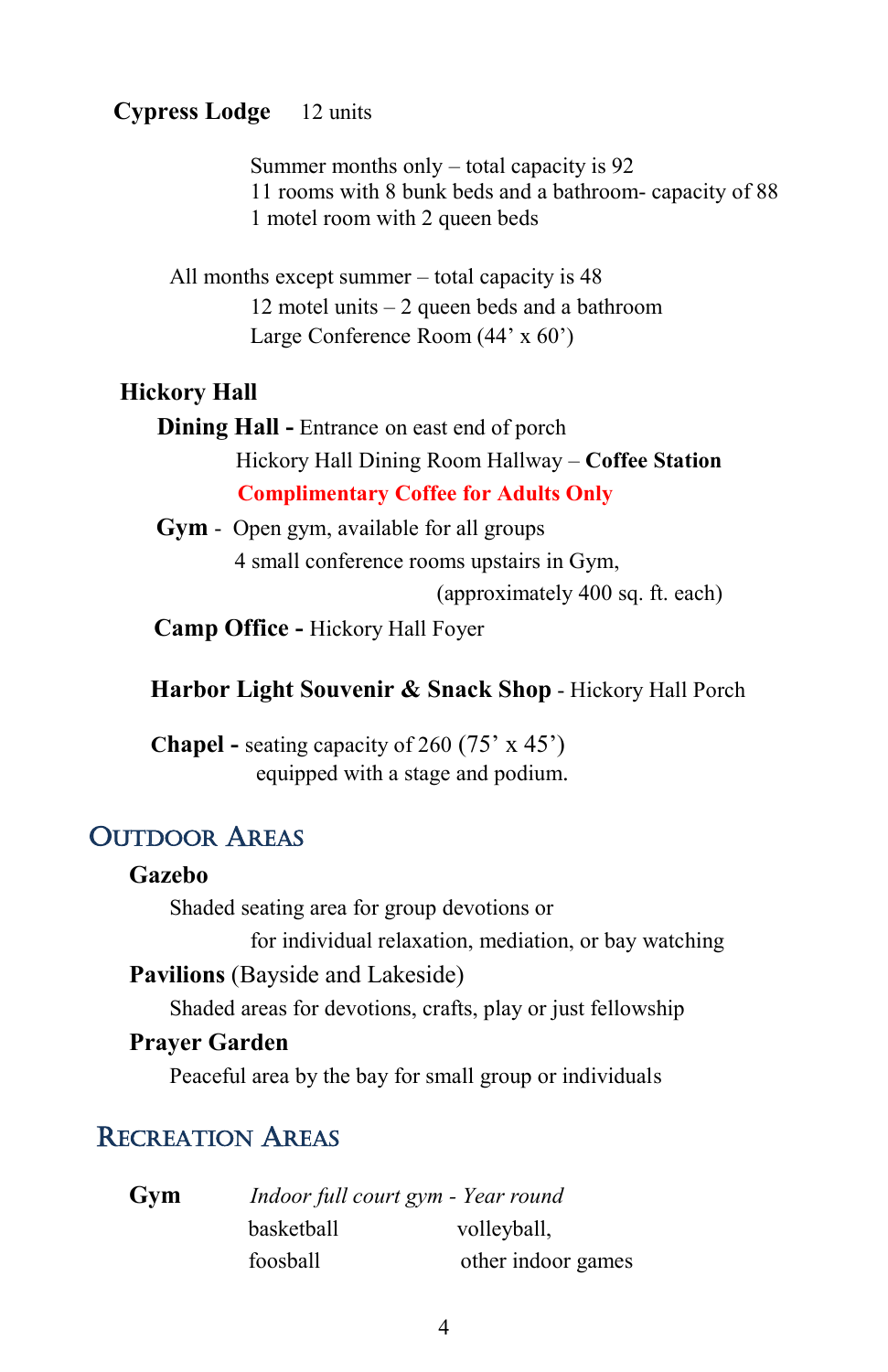### **Summer Water Sports** *No swimming in the bay*

Lifeguard assigned areas **Open Recreation 1-5 pm**

2700 square foot swimming pool Designated swim areas in the fresh water lake 100 foot water slide in fresh water lake Water zipline in fresh water lake Canoes & pedal boats in fresh water lake

### **Fishing (**catch & release)

In Wolf Bay from pier (salt water)

In fresh water lake (designated areas only)

### **Nature Trail**

A printed trail guide is available upon request.

### **Challenge Course \*\*\***

Low ropes with traverse climbing wall

Land Zipline\*\*\* Available during fall, winter and spring months

**Pavilion(s)** table tennis carpet pool picnic areas

| <b>Outdoor Sports Areas</b> | octoball                     |
|-----------------------------|------------------------------|
| basketball court            | horseshoe pits               |
| volleyball courts           | 9-hole miniature golf course |
| soccer field                | open play fields             |

### **Campfire \*\***

Fire ring areas located by the bay and the lake

**\*\*\*** must request day & time before arrival- requires camp supervision **\*\*** must request day, time and location before arrival

### ADDITIONAL CAMPUS INFORMATION

**Ice** availabl**e** on Hickory Hall Porch (\$1 per bag) **Sports Equipment** available to check out through camp office **Message Board** Hickory Hall Foyer by office entrance **Lost and Found** Camp Baldwin office **Additional Restrooms** Hickory Hall Foyer *or* next to Pavilion **Wireless -** *Adult leaders are welcome to use our wireless internet connection.* You may request the WEP key in the office.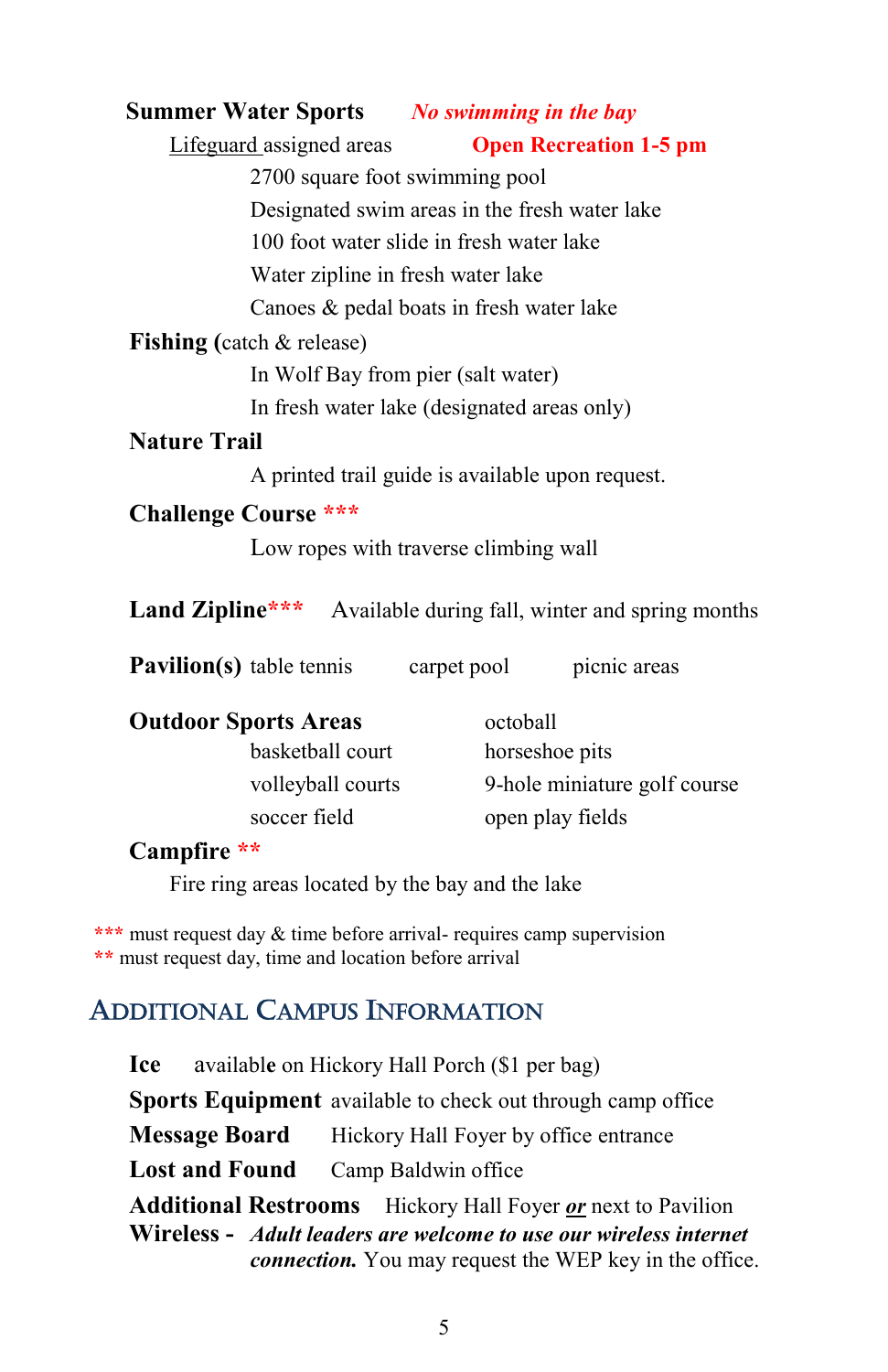## FOOD SERVICE

#### **Meal Shift: Meals are** *promptly* **served during the following times:**

**Breakfast 7:30-8:30am Lunch 11:30am – 12:30pm Supper: 5:30-6:30pm**

Food will be available until end time. The dining hall will close shortly after. We ask that your guests come as a group to the dining hall.

**If any guest has food allergies or requires a special diet, the group leader must contact camp at least 14 days prior to your arrival.**

### **RESERVATIONS**

Contact camp office for available dates.

After dates and details have been confirmed, Camp Baldwin will issue you a Reservation Contract Packet .The signed contract and deposit check will be due on or before the designated date as stated on the contract.

**One month before arrival**, your completed Request Form and a copy of your camp schedule will be due.

**Two weeks before retreat date**, the camp should be notified of your final number of guests, any food allergies, diabetes or other restrictions as well as any adjustments to your supervised activities. The camp office should be notified if a setup team will arrive early.

**Upon arrival**, the Group Leader should check-in with the office. A billing statement will be prepared for you and final payment is due. You may check out golf clubs and balls at this time.

In consideration of our guests' safety, each group will be assigned specific colored wrist bands. Wrist bands are used for the purpose of identification, recreation and meals.

A representative of Camp Baldwin will give a brief (about five minutes) welcome and orientation soon after your arrival.

**Before departure**, motel room keys should be turned into the office. Return any equipment (such as golf clubs, extension cords, cables, etc.) to the office.

Inspect all rooms for unclaimed objects, trash or damage. A Camp Representative and the Group Leader will inspect rooms *prior* to departure.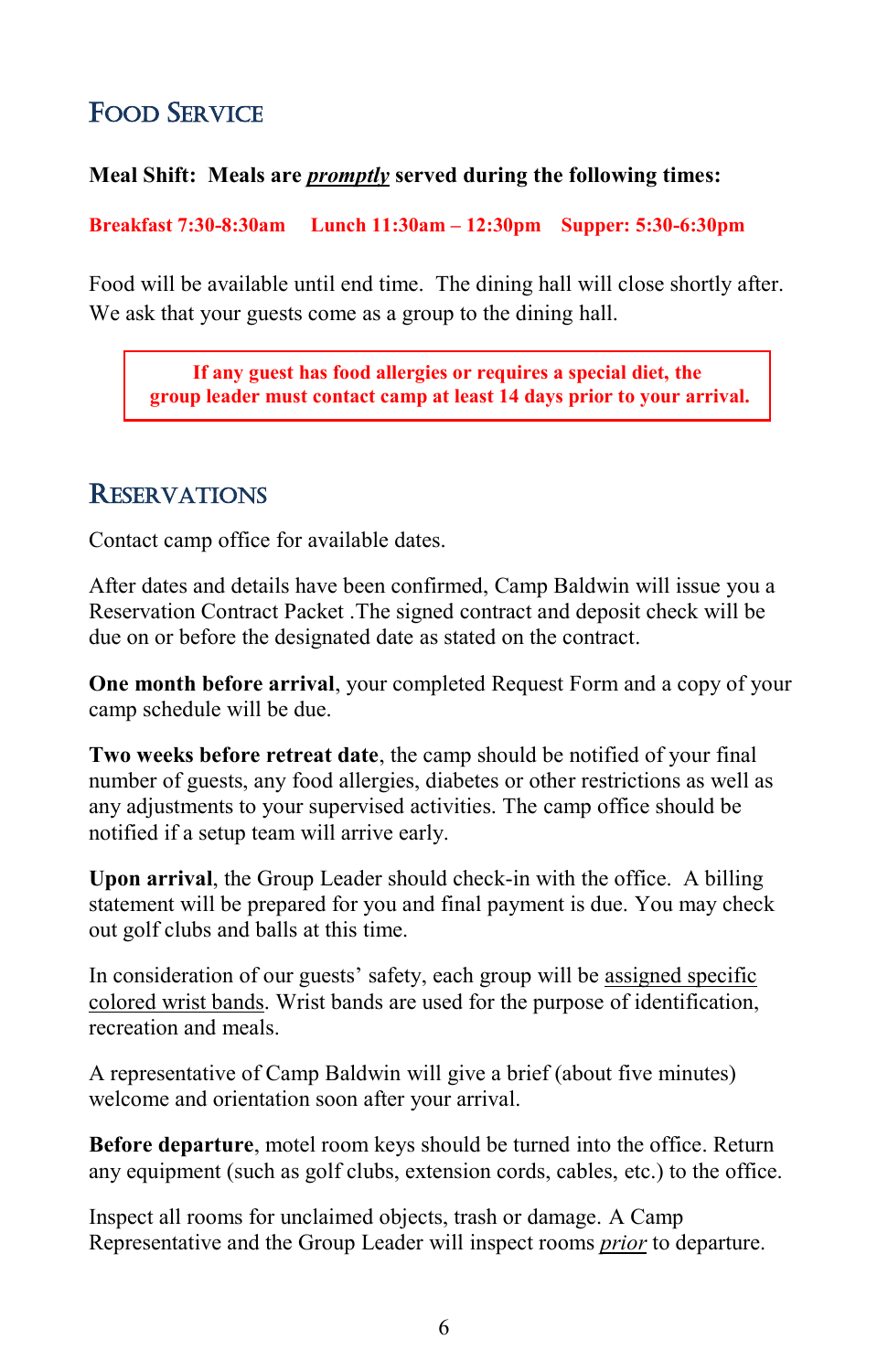# CAMP RATE GUIDELINES

#### *PLEASE CALL CAMP OFFICE FOR DAY GUEST RATES*

Rates are based upon a check-in time of 3:30 pm and checkout time of 2 pm. Early check-in and/or late checkout may be arranged in advance (an additional fee may apply).

Children ages 0-2 years of age- no charge; ages 3-5 years of age- half price; six years and older- full price.

### Dormitory Nightly Per Guest Rates **(Bunk-style lodging includes meals)**

Linens, towels, pillows, paper towels and hand soap are not furnished for Bayview, Pine, Oak, Magnolia or Cypress bunkrooms.

The dormitory nightly per guest rate includes 1 night's lodging, 3 meals, a conference room, and seasonal recreation areas. Other meeting rooms may be available at an additional charge.

**Dorm Deposits** are based on the number of guests you believe will attend camp. First deposit is 20% (minimum # guests times camp rate) and due 2 weeks after contract is issued. The second deposit is 20% (adjusted minimum # guests times camp rate) and due 120 days before camp date or midway between contract issue date and camp date.

| <b>All Dormitories</b>                         | Pine                  |
|------------------------------------------------|-----------------------|
| <b>Summer Rates (Memorial Day - Labor Day)</b> | <b>Speaker's Room</b> |
| \$45.00                                        | \$50.00               |
| <b>Pine, Oak and Bayview Lodges</b>            | Pine                  |
| <b>Winter Rates</b>                            | Speaker's Room*       |
| \$41.25                                        | \$46.25               |

\*Towels and bedding are furnished for Pine Speaker's room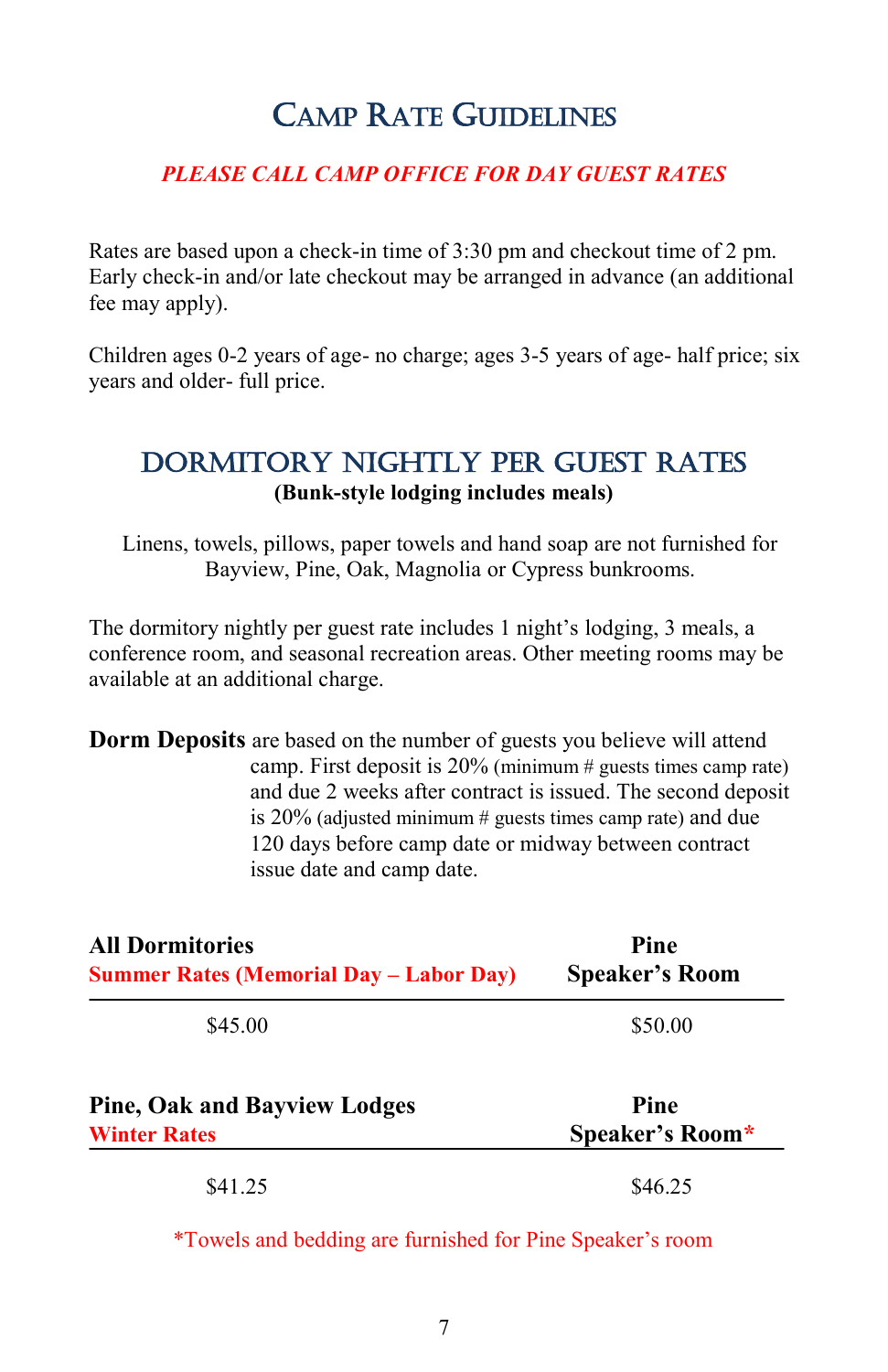# Magnolia and Cypress Motel Units Nightly Per Guest Rates

#### **Nightly rate (does not include meals) Meals are \$6 per meal per person**

Towels and bedding are furnished for all motel units.

The motel nightly per guest rate includes 1 night's lodging, a conference room and seasonal recreational areas. Extra meeting room available (additional fee may apply).

**Motel Deposits** are based on the number of motel units you wish to reserve (# units  $x \neq$  nights  $x \leq 20$ ). Deposit is non refundable for units reserved but not used.

| <b>Number Guests per Room</b> | <b>Rate per Guest</b> |  |
|-------------------------------|-----------------------|--|
|                               |                       |  |
|                               | \$53                  |  |
| 2                             | \$33                  |  |
| 3                             | \$28                  |  |
| 4                             | \$26                  |  |

# GUESTS' POLICIES

# Buildings and Grounds

### **Smoking is not permitted on camp property.**

Parking allowed only in designated areas. Please do not drive on grass. To reduce the risk of injury to guests, driving on campus should be limited to arrival and departure only and a speed limit of **10 mph** at all times.

Camp Baldwin reserves the right to assign meeting room(s), bunk style units and motel units according to the needs of all groups present. Your group will be notified of these assignments before arrival.

Removing any tables and chairs from meeting rooms, motel rooms or dorm rooms is prohibited. **Please see Camp Staff to request tables and chairs for outdoor use.** 

**No food or drinks are allowed in the dorm rooms or gym.**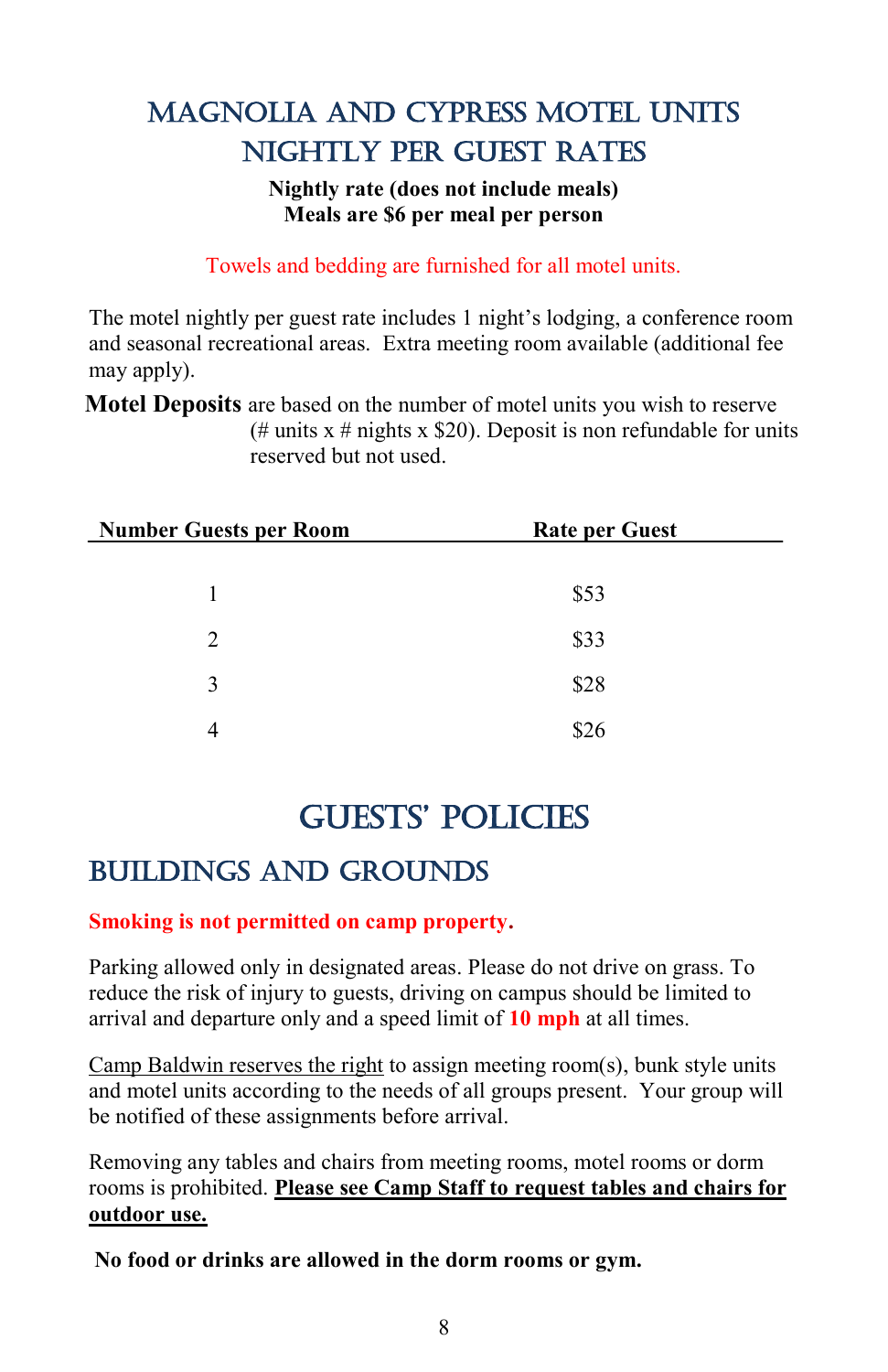Water balloons, shaving cream, sidewalk chalk, etc. are discouraged. But if used, they *MUST* be approved and used only in the designated area assigned by Camp Staff.

Facilities are to be clean and in order prior to departure.

Each group is **responsible for damages** resulting from negligence. We recommend a daily inspection of dorms.

All Merchandising Sales not directly associated with Camp Baldwin are subject to approval prior to retreat date.

A complimentary **Group Picture** will be emailed to your group leader. Pictures/videos of you or your group may be used on our website or other promotional publications. If you prefer for us not to use your picture(s), please bring this to our attention.

# **CHAPERONES**

Every effort should be made to ensure chaperones of children and youth are properly screened to protect guests from acts of abuse. This screening might include but is not limited to background checks, criminal record checks, interviews and fingerprinting.

Adult Leaders are expected to accompany and supervise children and youth at all times (especially around water). Activities such as challenge course and water events can not begin until adult supervision has arrived. A buddy system is highly recommended.

### **By 11 pm curfew, all campers and leaders are to retire to their assigned dorms or motel rooms.**

There should be adult chaperones assigned to each dorm room. For the safety and wellbeing of our minor aged guests the adult leaders are responsible to see that children and youth do not leave the dorms during the night without an adult.

# Non Registered Guests

**All** visitors (non registered guests) are required to sign-in and receive Guest ID or Day Pass in the camp office. Arrangements for any meals must be made with Group Leader and *camp notified prior* to retreat date. Payment for day pass and/or meal(s) should be made in the camp office. **Guests/Day Pass IDs must be worn at all times.**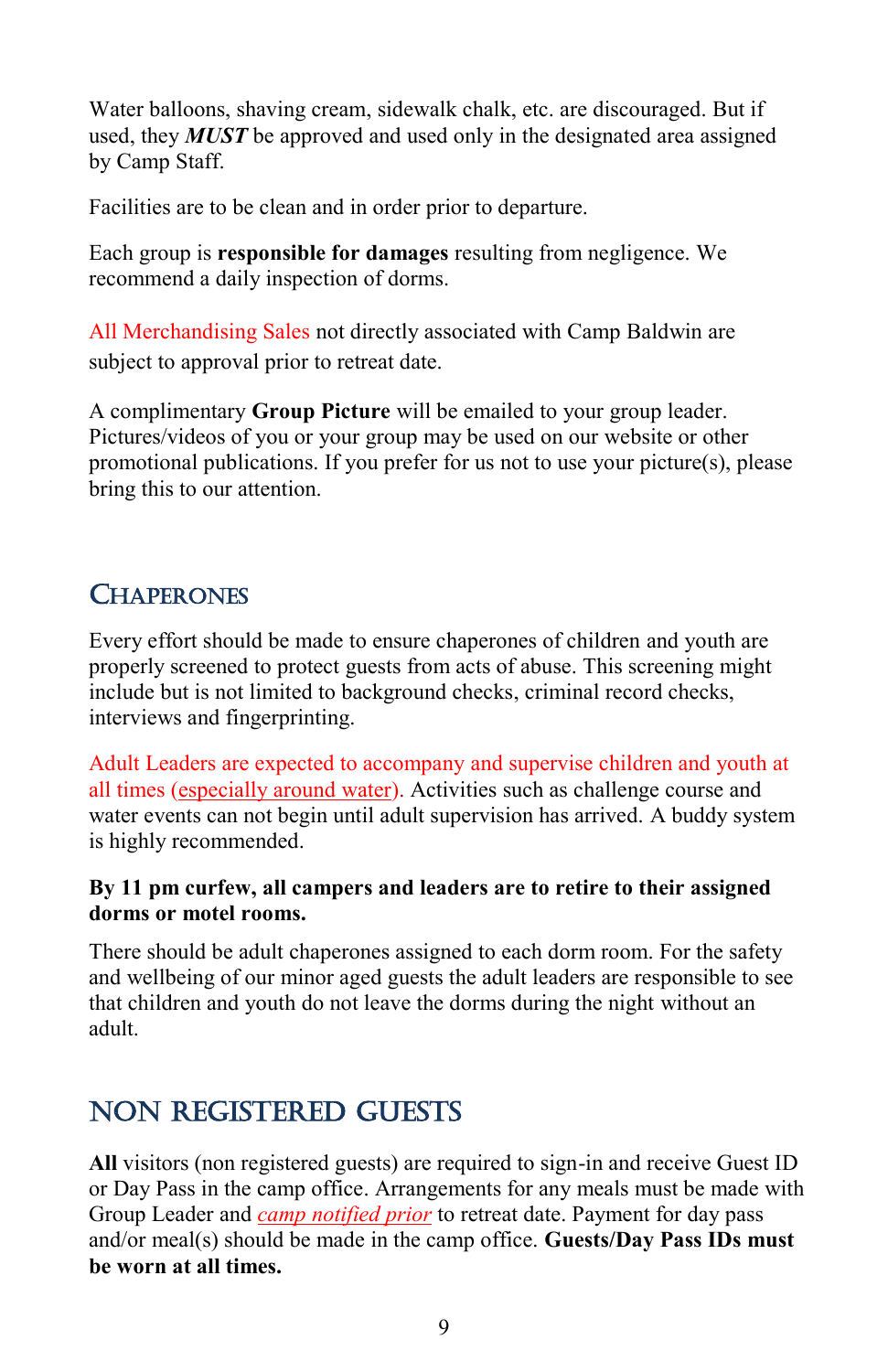# **ITEMS NOT PERMITTED**

Pets, chewing gum, skateboards/scooters, heelys (skate shoes) silly string, fireworks, alcohol, knives, tobacco (in any form), guns, and illegal drugs. If found, these items should be confiscated by group leader. T-shirts, caps, etc., that advertise alcohol or tobacco, or are of a suggestive nature should not be worn. Wax candles are not permitted (LED candles only).

**Swimwear:** No 2 piece swimsuits allowed unless a dark colored t-shirt is worn as a cover. No cutoffs, swim shoes, jewelry, hair extensions or hair clasps of any type are allowed in the pool.

# EMERGENCY INFORMATION

If a family member needs to contact a guest, first call the group leader on their cell phone. You may also call the camp office at 251.987.5100 and leave a message. Messages will be posted on our message board in the foyer of Hickory Hall. Urgent messages will be delivered to the group leader as soon as possible.

## INSURANCE AND ACCIDENTS

Each group is expected to have adequate insurance coverage for their guests. Camp Baldwin does not assume any responsibility for medical expenses incurred as a result of accident or illness while guests are using its facility.

A first aid kit is available to the group leaders to treat minor injuries. More serious problems will need to be referred to a physician or hospital emergency room at the discretion of the group leader. We cannot administer medications.

**In case of emergency, the nearest hospital, South Baldwin Regional Medical Center, is located north on Highway 59 in Foley, 251.949.3400.**

## Severe Weather

The reservation contract is subject to termination by Camp Baldwin without notice for Act of God or extreme natural disaster.